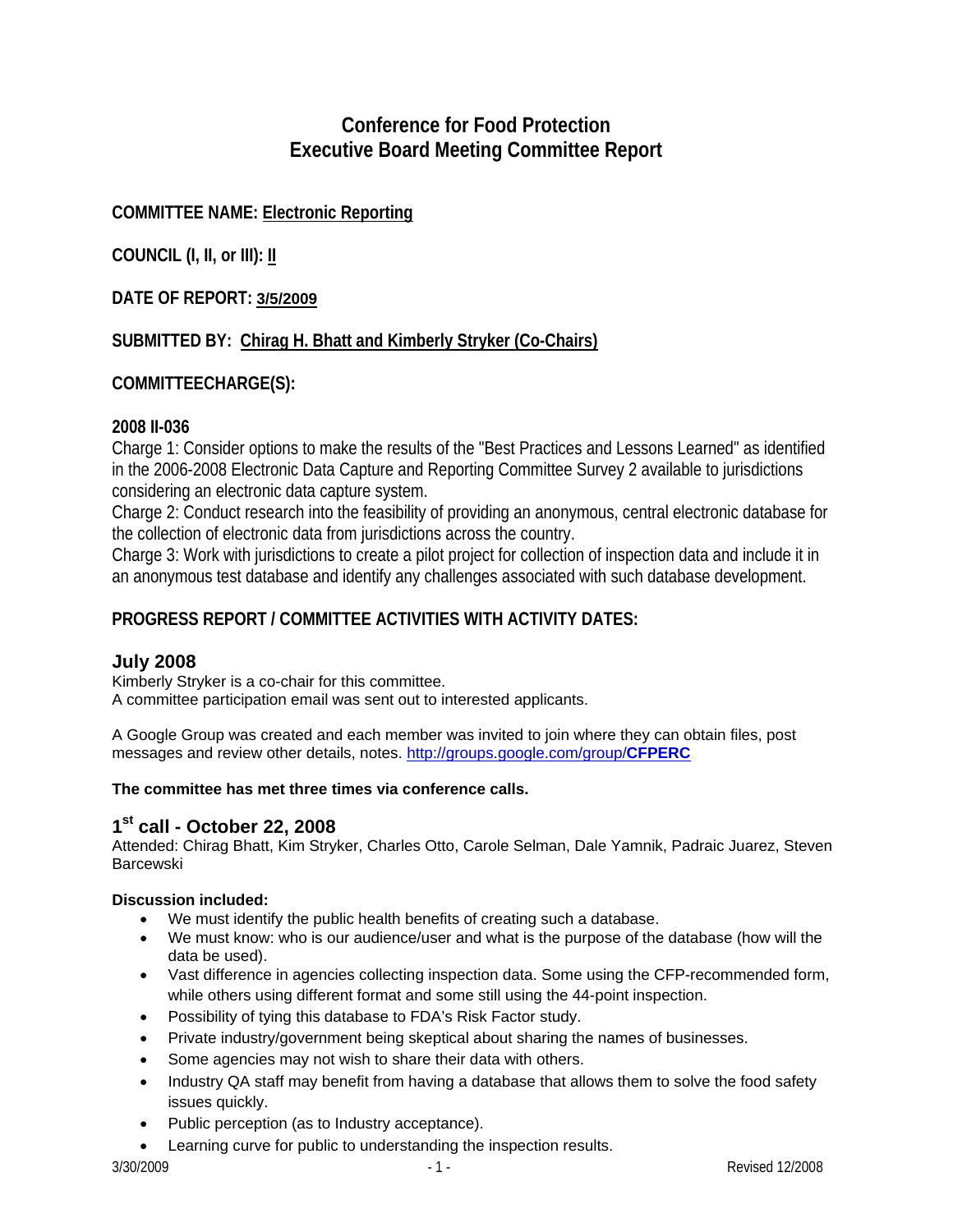- Data-mapping at the central database based on FDA FBI risk factors and technical challenges.
- Need to consider variety of data sources to see if the concept will work.

SWOT analysis based on the CFP charge given to the committee.

#### **Plan of Action:**

Members will post files, documents, surveys, other reference materials on the group page and participate in SWOT (strength, weakness, opportunity, threats) analysis.

## **2nd call - January 21, 2009**

Attended: Chirag Bhatt, Kim Stryker, Dale Yamnik, Padraic Juarez, Colleen Paulus

#### **Discussion included:**

- SWOT analysis for 2 charges
- Pros and Cons
- Public Health Information Network (PHIN)
- FDA participation in committee discussions

#### **Plan of Action:**

- 1. Members will participate in SWOT analysis.
- 2. Members will review the website pages at PHIN. <http://www.cdc.gov/PHIN/>
- 3. Chirag will try to ensure that someone from FDA participates in the committee discussions.

## **3rd call - February 24, 2009**

Attended: Chirag Bhatt, Kim Stryker, Padraic Juarez, Colleen Paulus, Stephen Barscewski, Charles Otto, Richard Ramirez, Becky Vigue, John Marcello (Special guest)

Rebecca Vigue and Richard Ramirez are FDA's representatives on this committee. As a committee, we invited John Marcello to share his insight regarding the FDA's Risk Factor study relative to the committee's charge.

#### **Discussion included:**

- We discussed, at length, the parallel nature of committee's charge to FDA's Risk Factor survey. Ultimately, we agreed that there is value in the existence of a central, anonymous database.
- John Marcello shared some of the challenges and tasks related to the baseline survey and FDA's plans. Some of the major challenges – QA, statistical analysis and related tasks, who maintains the database, etc. Group discussions included feasibility of creating the central database and the specific challenges associated with that, such as funding, resources, who maintains it, where is it warehoused, actual benefits, parameters, what items are to be collected, willingness by locals/state agencies to participate, incentives for participating agencies, etc.
- Reminder to the committee as to the charge given by last conference. A. We are to conduct **research into the feasibility** of providing an anonymous, **central electronic database** for the collection of electronic data from jurisdictions across the country.

B. If it is feasible, then we are to work with jurisdictions to **create a pilot project for collection of inspection data** and include it in an anonymous test database and identify any challenges associated with such database development.

#### **Plan of Action:**

Members will participate in SWOT analysis. Share their ideas, feedback by sending either SWOT document or Word document to Chirag so notes can be compiled and shared with the members before next call. MUST DO FOR ALL!!!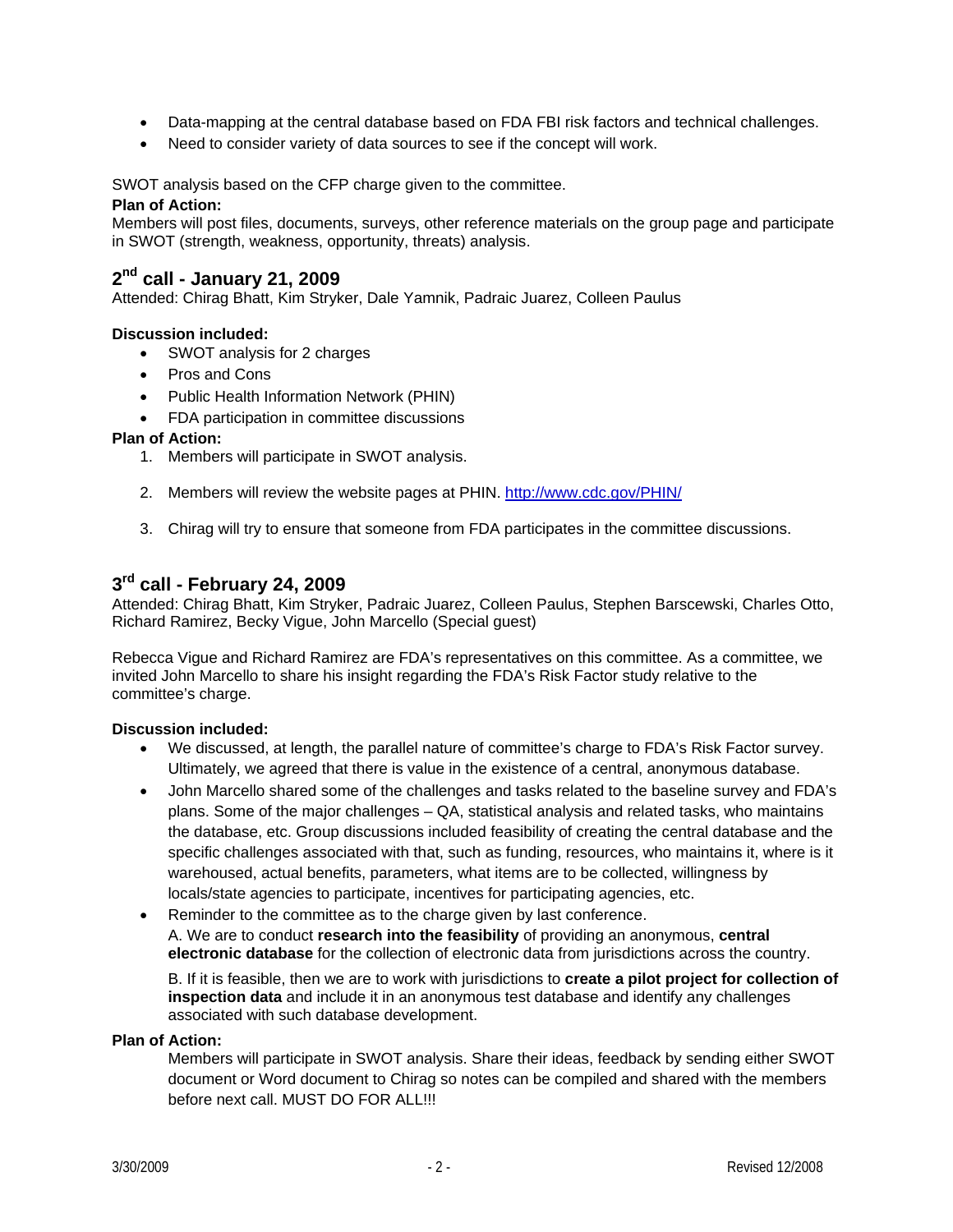During next conference call, the committee will primarily focus on deciding whether such a project is feasible. If the project is feasible, then the focus will shift on identifying the parameters and related challenges and logistics.